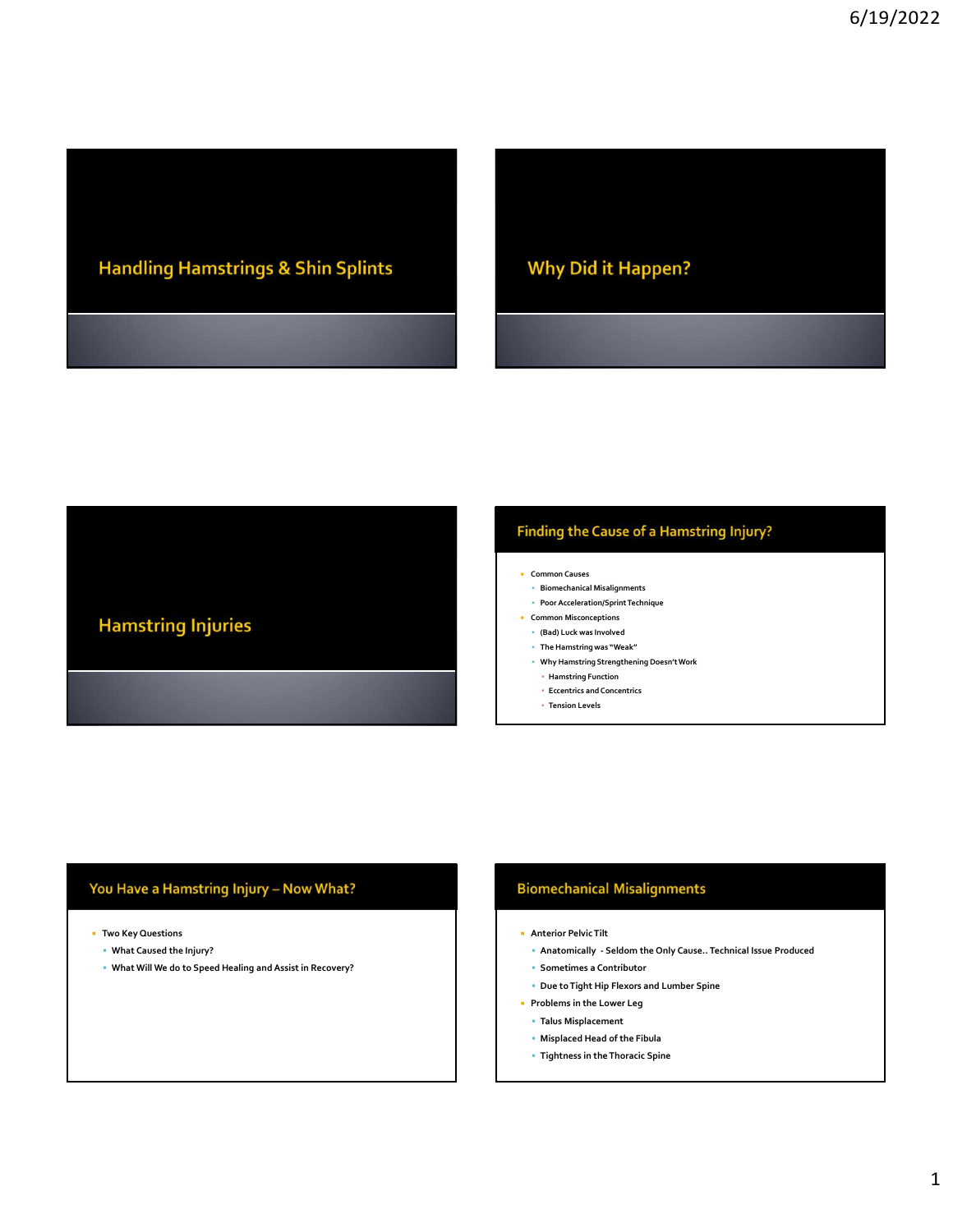# **Solutions - Anterior Pelvic Tilt**

- Dynamic Flexibility Training
- Diversity of Training
- **Proper Weight Training Technique**



# **Solutions**

- **Testing** 
	- The Flip Test
	- Manipulating the Foot
- **Solutions** 
	- Dynamic Flexibility Training
	- Diversity of Training
	- Soft Tissue Work
	- Chiropractic Adjustment

# Festival<br>
Provides the Filip Test<br>
extendion of Evaluating the Foothers<br>
Chiropractic Adjustment<br>
Chiropractic Adjustment<br>
Chiropractic Adjustment<br>
Chiropractic Adjustment<br>
Chiropractic Adjustment<br>
Chiropractic Adjustment<br>

- Anterior Pelvic Tilt
	- Implicated in 95% of Hamstring Injuries
	-
- The Cause
- Failure to Properly Progress Body Angles in Acceleration Anterior Pelvic Tilt<br>|- Implicated in 95% of Hamstring Injuries<br>|- Posture - A Skill, Not a Condition<br>|- Torso Angle Exceeding the Shin Angle<br>|- Torso Angle Exceeding the Shin Angle Shin Angle |- Internal Property Progress
	-

# Rehabilitation<br>Many Things will be Unaffected - Possibilities<br>
Many Things will be Unaffected - Possibilities<br>
- Vertical Plyometrics<br>
- Olympic Lifts from Hang Position<br>- Circuit Training

- 
- -
- Circuit Training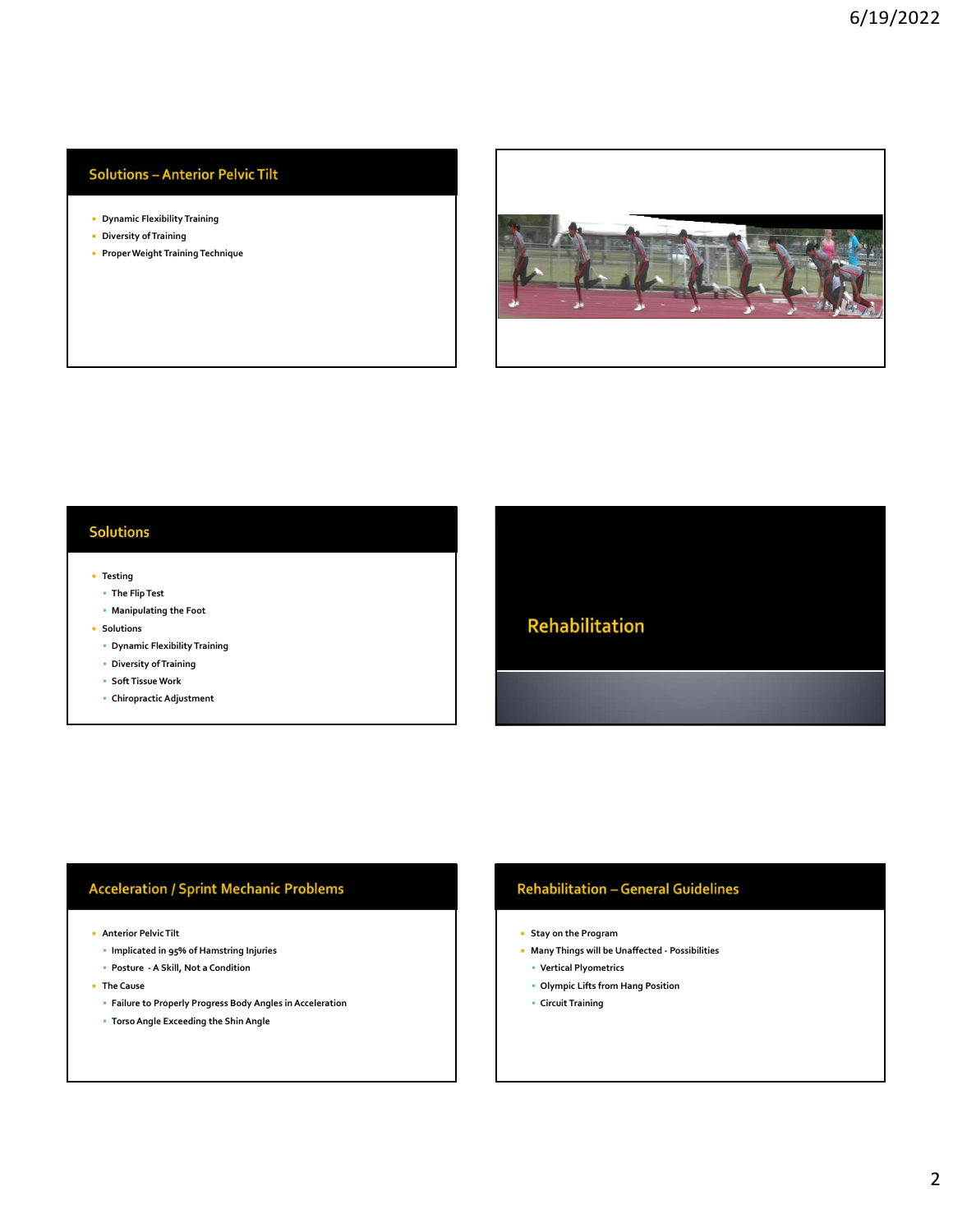## Do's and Don'ts

- **Avoid Avoid Avoid Avoid Avoid Avoid Avoid Avoid Avoid Avoid Avoid Avoid Avoid Avoid Avoid Avoid Avoid Avoid Avoid Avoid Avoid Avoid Avoid Avoid Avoid Avoid Avoid Avoid**
- Stretching
- Static Lifting Exercises
- **Manual Therapies Directed at the Injury Site** and the action of the **Shin Splints**
- **Begin** 
	- Functional Exercise Rehab Program
- Allow **Allow**
- Manual Therapies Directed Away from Injury Site (Directed at Root Causes)
- Any Pain Free Training Previously Done

# **Functional Exercise Rehabilitation Program**

- Understanding the Healing Process
	- The Blood Supply
	- Understanding Collagen Cycling
- The Buildup Run Program
	- Begin Immediately
	- **Done Daily**
	- 8-12 Runs of 30-50 Meters
	- **Below Pain Threshold**
	- Progressively Increase Intensity as Pain Threshold Rises

# **Shin Splints - Mechanics and Causes<br>
- Mechanics<br>
- Mechanics<br>
- Causes – All Related to Foot Mobility and Function<br>
- Articusive Restrictions in the Foot<br>
- Exerce Monormalities in the Foot<br>- Force Transmissions to the S**

- **Mechanics**
- 
- Articular Restrictions in the Foot
- Excessive Pronation Rates
- Structural Abnormalities in the Foot
- Force Transmissions to the Shin

# **Special Cases**

- **•** The Twitching Hamstring
- The Adductor Magnus
- Tendonous Involvement
- Spinal Involvement

# **Limiting Shin Splints - Modes of Attack**

- Lower Leg Strengthening
- Lower Leg Mobility
- **Manipulation**
- Mechanical Help
- **Proper Techniques**
- **Proper Training Loads**
- **Inflammation Management**